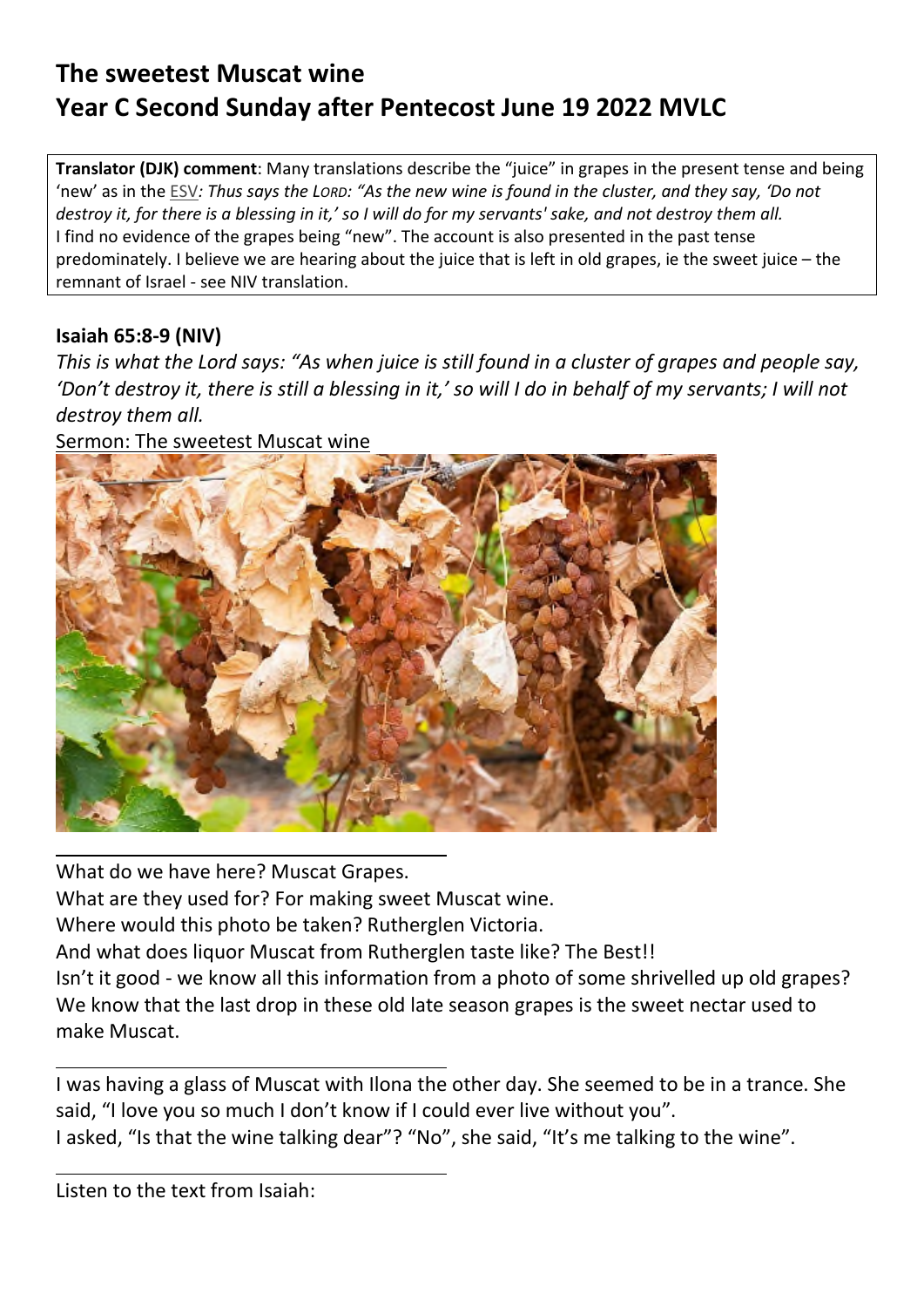*This is what the Lord says: "As when [ SWEET ] juice is still found in a cluster of [OLD] grapes and people say, 'Don't destroy it, there's still a blessing in it,' so will I on behalf of my servants; I will not destroy them all.* 

God sees the Good in us, the sweetness in us – and it's not a sweetness we have created ourselves – the sweetness is the promises God has made in us and in his people. Here the chapter before:

The Lord has made a proclamation to the ends of the earth:

*'Daughter of Zion, "See, your Saviour comes! See, his reward is with him, and his recompense accompanies him."' You will be called the Holy People, the Redeemed of the Lord; and you will be Sought After - You will be the City No Longer Deserted.* 

God sees so much in his people because **he** put those promises in us – so much hope. But these chapters are written to a people throwing away their hope and promise. It says they were throwing their hope and promises to he pigs.

What does he do – there are still bunches of dried up grapes with sweet wine in them? When he sees dried up old people – he sees the Muscat grapes of Rutherglen – there is nothing better than the muscat of Rutherglen.

What do we see in people dried up – people who on the outside seem to have no connection with God – we all know these people.

Do we see sweetness – I really doubt it.

Do we see bitterness – I really expect so.

If we see bitterness, it's only a stone throw away from throwing that bunch of grapes into the fire.

Do we condemn people to the fire because we don't see the sweetness?

It seems in the text that God is about to throw the dried up old vine into the fire but there are some people who cry out, "Lord please don't do it – there is goodness in those dried up grapes – there is sweetness – there is Muscat".

It says the Lord hears the call of those people and decides not to burn the old bunches of grapes.

Who are those people?

Who are those people who look at the worst of people and see the best?

I want to be one of those people. Do you want to be one of those people?

I want to be one of those people who look into the eyes of an evil person and see good in them.

Are you like that?

Let's not think for a moment that God doesn't know what's in our hearts – and that he needs someone to tell him.

He knows there is sweetness in those dried old grapes.

He is encouraging you and me to look at those old grapes and plead on their behalf: *'Don't destroy them - there is still a blessing in them,'* This is a wakeup call for us?

You know when you see the sweetness in someone it changes you – if it changes you it can change them.

This is not about God encouraging us to be "glass half full" people – phycology, looking for opportunities to be positive.